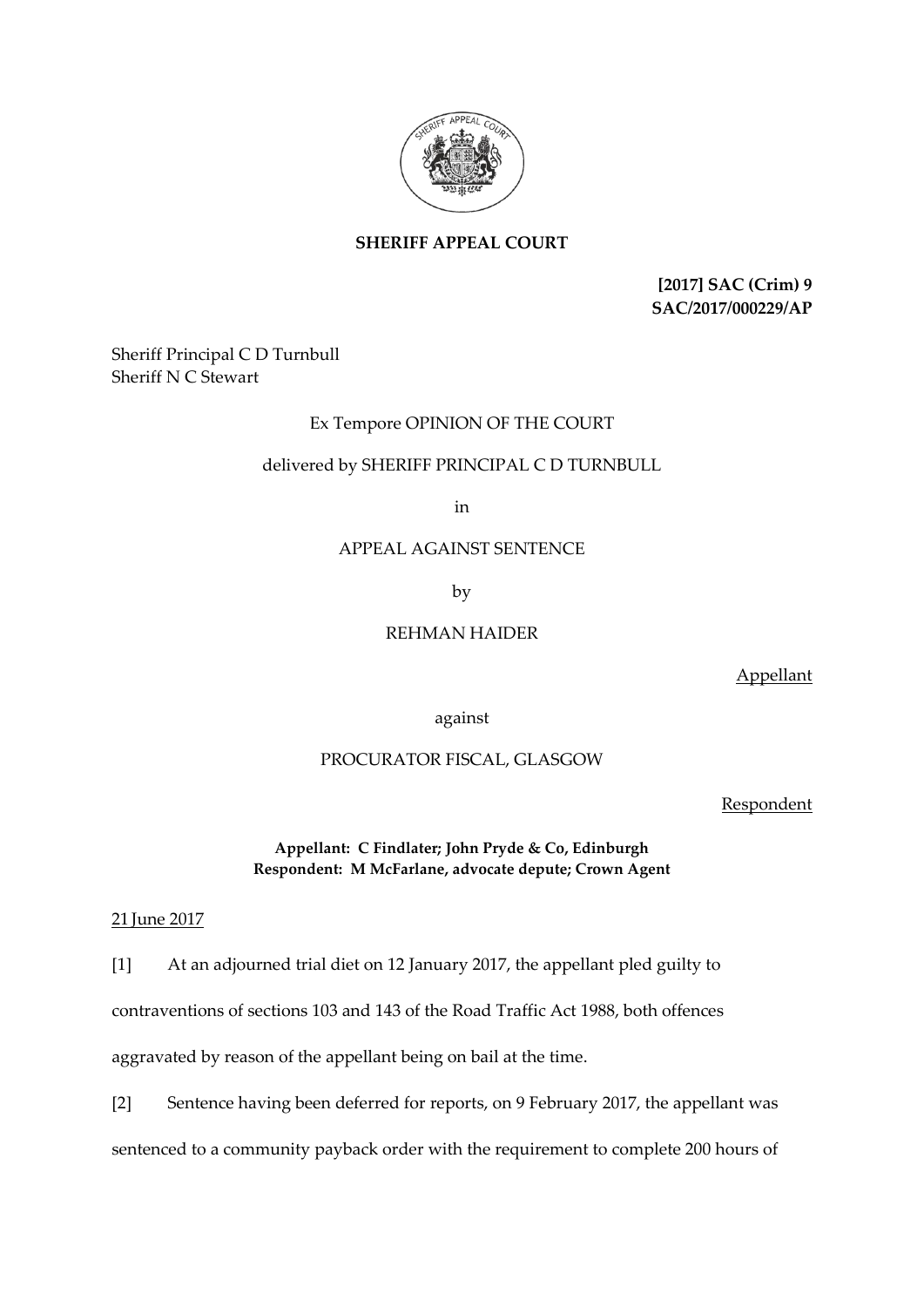unpaid work within 12 months; and what appears to us to be a fairly modest restriction of liberty order in terms of which, for a period of 3 months, the appellant was to remain within his home address between the hours of 10pm and 8am the following morning. In addition, on charge 1, the section 103 charge, the appellant was disqualified from holding or obtaining a driving licence for a period of 30 months, with endorsement on both charges 1 and 2.

[3] The appellant was 48 as at the date of the offences. He had three previous convictions. Firstly, a contravention of section 2 of the Road Traffic Act from March 2009, in respect of which he was disqualified from driving for 12 months and until he passed the extended driving test. Secondly, directly analogous offences from December 2011, coupled with an attempt to pervert the course of justice, in respect of which he was disqualified on the section 103 offence for 12 months and made subject to a community payback order requiring him to perform 180 hours of unpaid work within 6 months. Thirdly, in September 2012, the appellant was found to have breached that community payback order and a new order was imposed in terms of which he was required to perform 175 hours of unpaid work within 6 months.

[4] It is argued on behalf of the appellant that, in the particular circumstances of the offences before the sheriff, the cumulative effect of the various aspects of the sentence is excessive. The appellant contends that by applying the now applicable part of the Sentencing Council for England and Wales Magistrates' Court Sentencing Guidelines relative to section 103 offences a far shorter period of disqualification should be imposed.

[5] The guideline relied upon by the appellant was not in force at the time of sentencing. The guideline we have been referred to was effective from 24 April 2017 whereas sentence was imposed in this case on 9 February 2017.

2